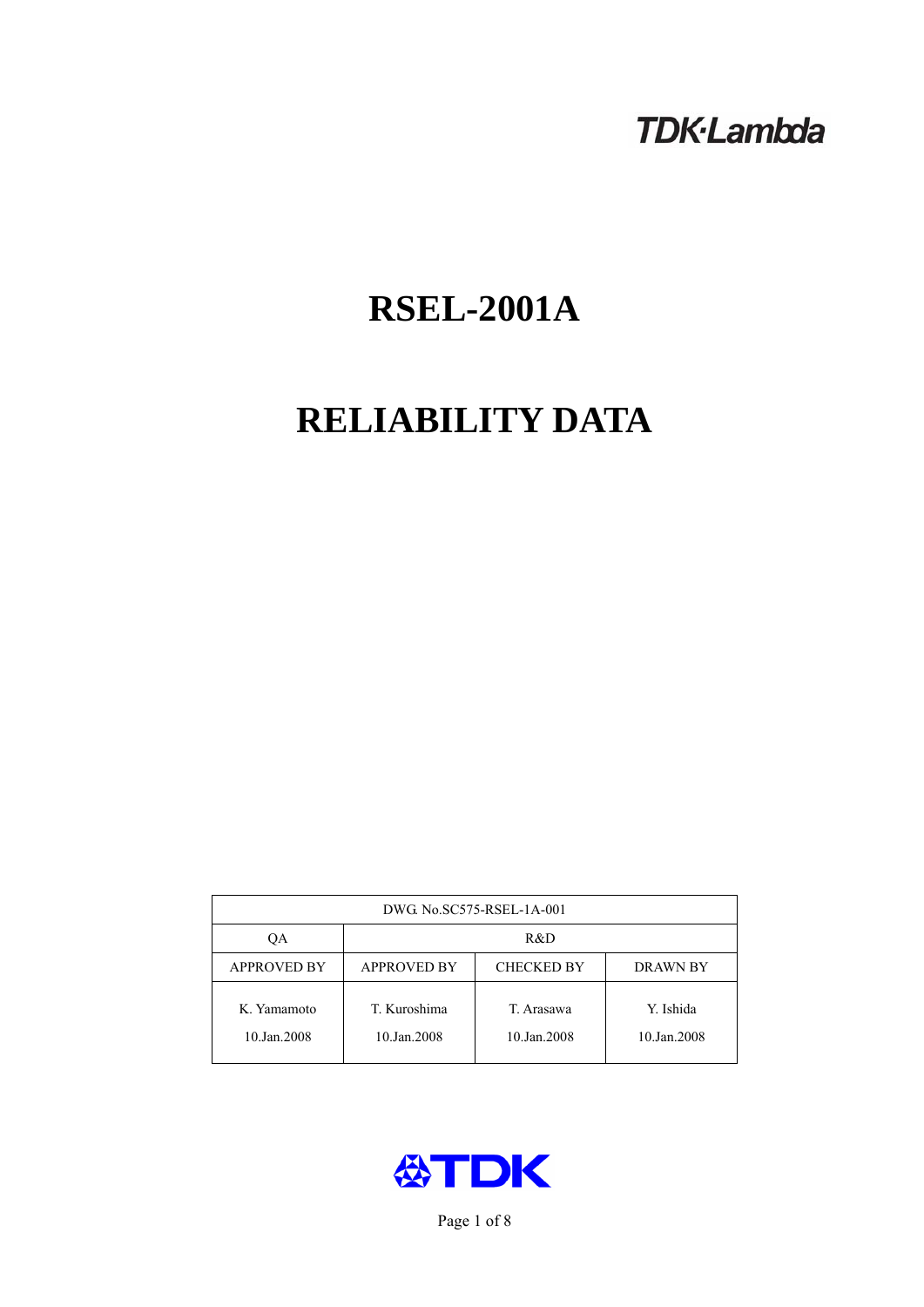#### **RSEL-2001A**

# **I N D E X**

|                                     | Page   |
|-------------------------------------|--------|
| 1. Calculated Values of MTBF        | Page-3 |
| 2. Vibration Test                   | Page-4 |
| 3. Heat Cycle Test                  | Page-5 |
| 4. Humidity Test                    | Page-6 |
| 5. High Temperature Resistance Test | Page-7 |
| 6. Low Temperature Storage Test     | Page-8 |

The following data are typical values. As all units have nearly the same characteristics, the data to be considered as ability values.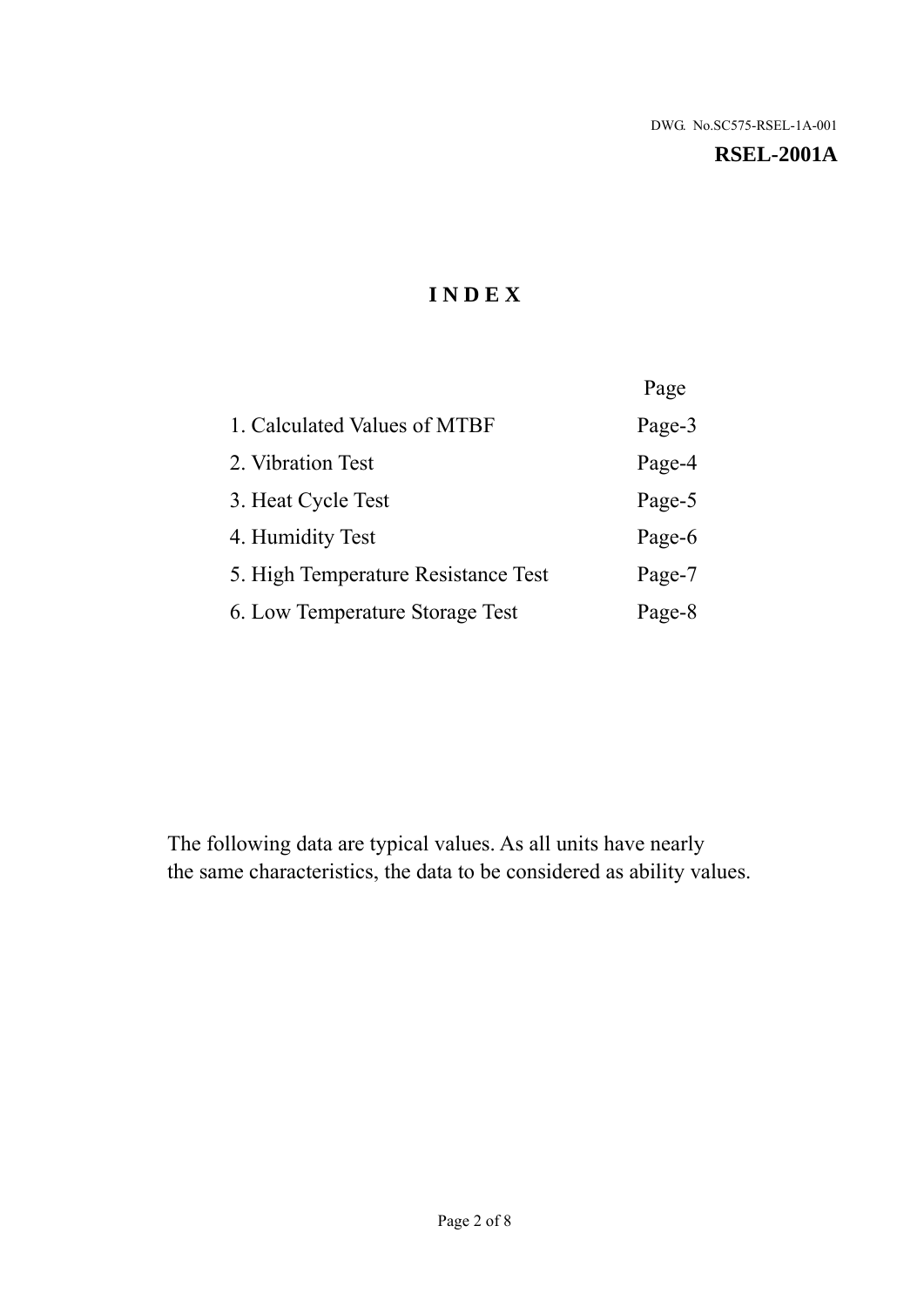#### **RSEL-2001A**

1. Calculated values of MTBF

MODEL : RSEL-2001A

(1) Calculating Method

 Calculated based on parts stress reliability projection of MIL-HDBK-217F NOTICE2.

Individual failure rates  $\lambda$  G is given to each part and MTBF is calculated by the count of each part.

$$
MTBF = \frac{1}{\lambda_{\text{equip}}} = \frac{1}{\sum_{i=1}^{n} N_i (\lambda_G \pi_Q)_i} \times 10^6 \text{ (hours)}
$$

| $\lambda$ equip | : Total equipment failure rate (Failure $/ 10^6$ Hours)                   |
|-----------------|---------------------------------------------------------------------------|
| $\lambda$ G     | : Generic failure rate for the $\hbar$ generic part                       |
|                 | (Failure/ $10^6$ Hours)                                                   |
| Ni              | : Quantity of <i>i</i> th generic part                                    |
| N               | : Number of different generic part categories                             |
| $\pi$ Q         | : Generic quality factor for the <i>i</i> th generic part ( $\pi Q = 1$ ) |

- (2) MTBF Values
	- GF : Ground, Fixed

 $MTBF = 9,978,048$  (Hours)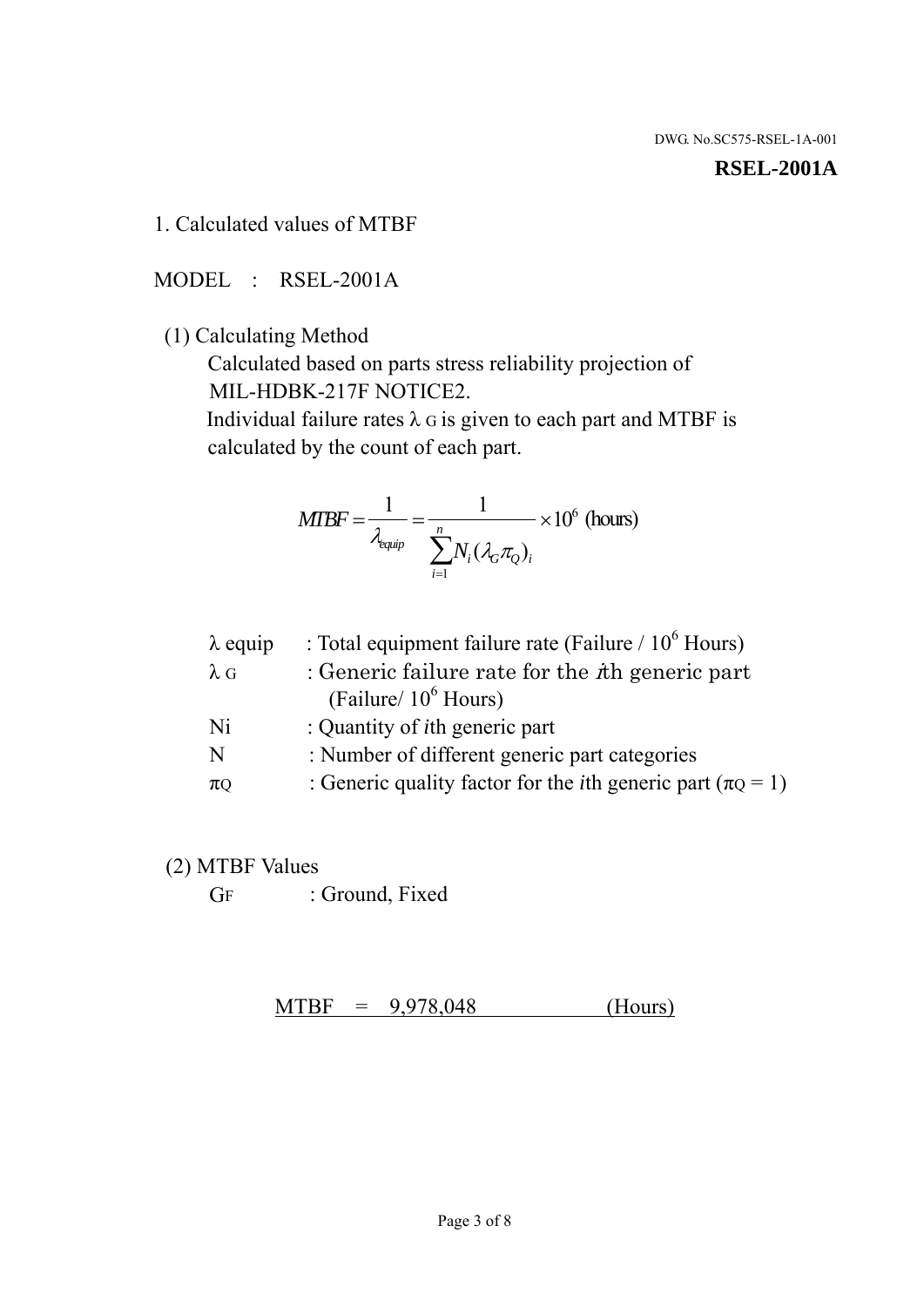#### **RSEL-2001A**

2. Vibration Test

### MODEL : RSEL-2001A (Representation Product : RSEL-2006W)

- (1) Vibration Test Class Frequency Variable Endurance Test
- (2) Equipment Used Controller VS-1000-6, Vibrator 905-FN ( IMV CORP.)
- (3) The Number of D.U.T. (Device Under Test) 5 units
- (4) Test Condition
	- · Frequency : 10~55Hz
	- · Amplitude : 1.5mm, Sweep for 1 min.
	- · Dimension and times : X, Y and Z directions for 2 hours each.

# (5) Test Method

Fix the D.U.T. on the fitting-stage

# (6) Test Results

PASS

#### Typical Sample Data

| . .                                |                                                         |                  |                     |                     |
|------------------------------------|---------------------------------------------------------|------------------|---------------------|---------------------|
| Check item                         | Spec.                                                   |                  | <b>Before Test</b>  | After Test          |
|                                    | Differential Mode: 25dBmin.                             | 1 MHz            | 47.70               | 47.24               |
|                                    |                                                         | 30 MHz           | 60.94               | 59.16               |
| Attenuation (dB)                   | Common Mode: 25dBmin.                                   | 1 MHz            | 37.62               | 37.84               |
|                                    |                                                         | $10 \text{ MHz}$ | 55.26               | 55.38               |
| Leakage Current (mA)               | Line1<br>$1mA$ max. $(250V, 60Hz)$<br>Line <sub>2</sub> |                  | 0.30                | 0.29                |
|                                    |                                                         |                  | 0.30                | 0.29                |
| DC Resistance $(m\Omega)$          | $80m \Omega$ max.                                       |                  | 24.96               | 25.50               |
| <b>Test Voltage</b>                | $L-L: 1768Vdc$ 60s.                                     |                  | OK                  | OK.                 |
|                                    | $L-E$ : 2500Vac 60s.                                    |                  |                     |                     |
| Isolation Resistance ( $M\Omega$ ) | $100M \Omega$ min. (500Vdc 60s)                         |                  | $3.9 \times 10^{6}$ | $4.5 \times 10^{6}$ |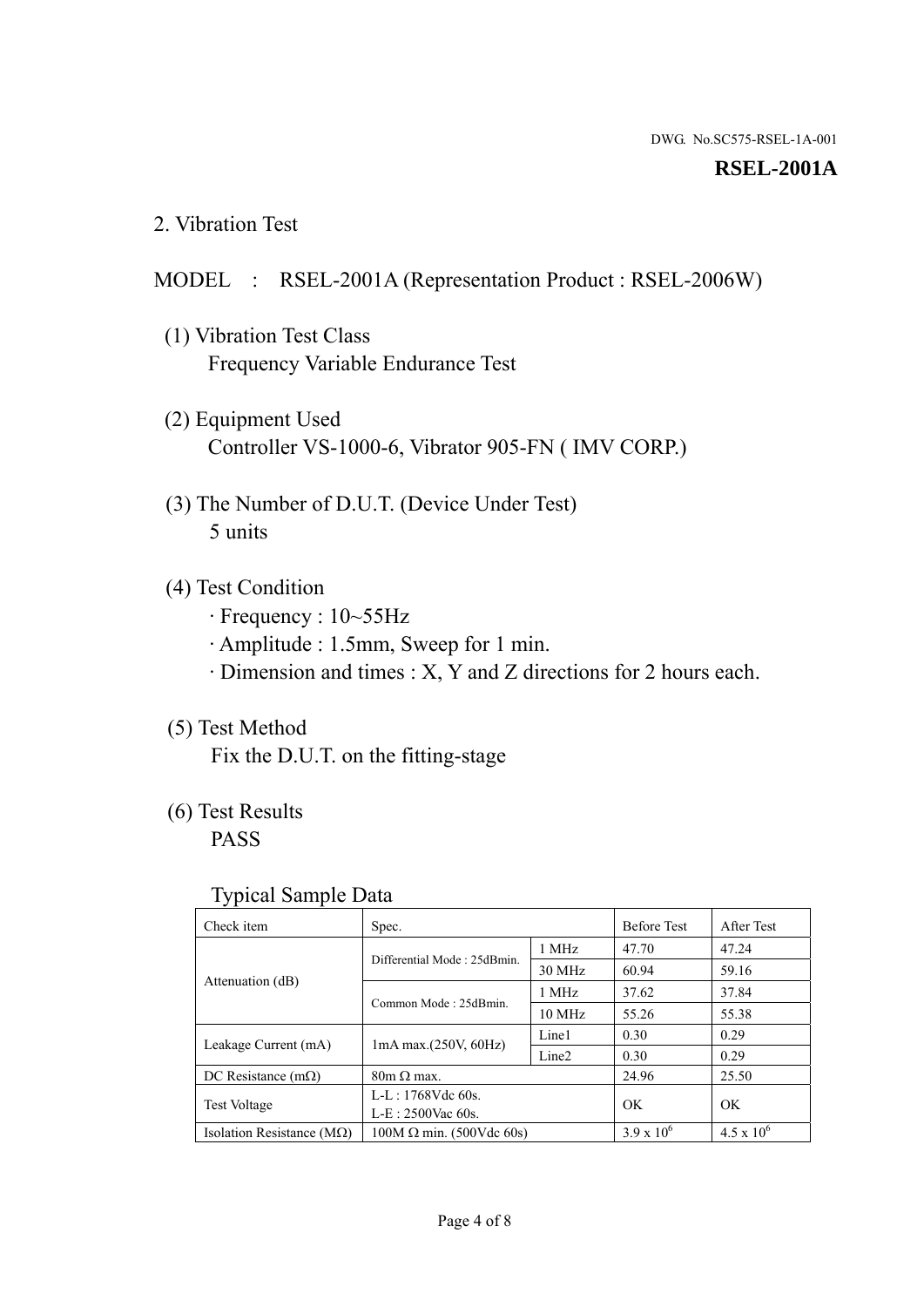1 cycle

30min.

3min.

30min.

3. Heat Cycle Test

# MODEL : RSEL-2001A (Representation Product : RSEL-2006W)

- (1) Equipment Used TEMPERATURE CHAMBER TSA-71H-W (ESPEC CORP.)
- (2) The Number of D.U.T. (Device Under Test) 5 units
- (3) Test Conditions
	- · Ambient Temperature : -25~+85°C · Test Cycles : 100cycles
- (4) Test Method

 Before the test check if there is no abnormal characteristics and put the D.U.T. in the testing chamber. Then test it in the above cycles, After the test is completed leave it for 1 hour at room temperature and check it if there is no abnormal each characteristics.

 $+85$ °C

 $-25^{\circ}$ C

(5) Test Results

PASS

| <b>Typical Sample Data</b> |  |  |
|----------------------------|--|--|
|----------------------------|--|--|

| Check item                    | Spec.                           |                   | <b>Before Test</b>  | After Test          |
|-------------------------------|---------------------------------|-------------------|---------------------|---------------------|
|                               | Differential Mode: 25dBmin.     | 1 MHz             | 47.64               | 47.86               |
|                               |                                 | 30 MHz            | 58.32               | 59.54               |
| Attenuation (dB)              | Common Mode: 25dBmin.           | 1 MHz             | 37.94               | 39.00               |
|                               |                                 | $10 \text{ MHz}$  | 54.52               | 56.02               |
|                               |                                 | Line1             | 0.30                | 0.33                |
| Leakage Current (mA)          | $1mA$ max. $(250V, 60Hz)$       | Line <sub>2</sub> | 0.29                | 0.34                |
| DC Resistance $(m\Omega)$     | $80m \Omega$ max.               |                   | 25.54               | 25.18               |
| <b>Test Voltage</b>           | $L-L: 1768Vdc$ 60s.             |                   | OK                  | <b>OK</b>           |
|                               | $L-E: 2500$ Vac 60s.            |                   |                     |                     |
| Isolation Resistance ( $MQ$ ) | $100M \Omega$ min. (500Vdc 60s) |                   | $4.9 \times 10^{6}$ | $4.2 \times 10^{6}$ |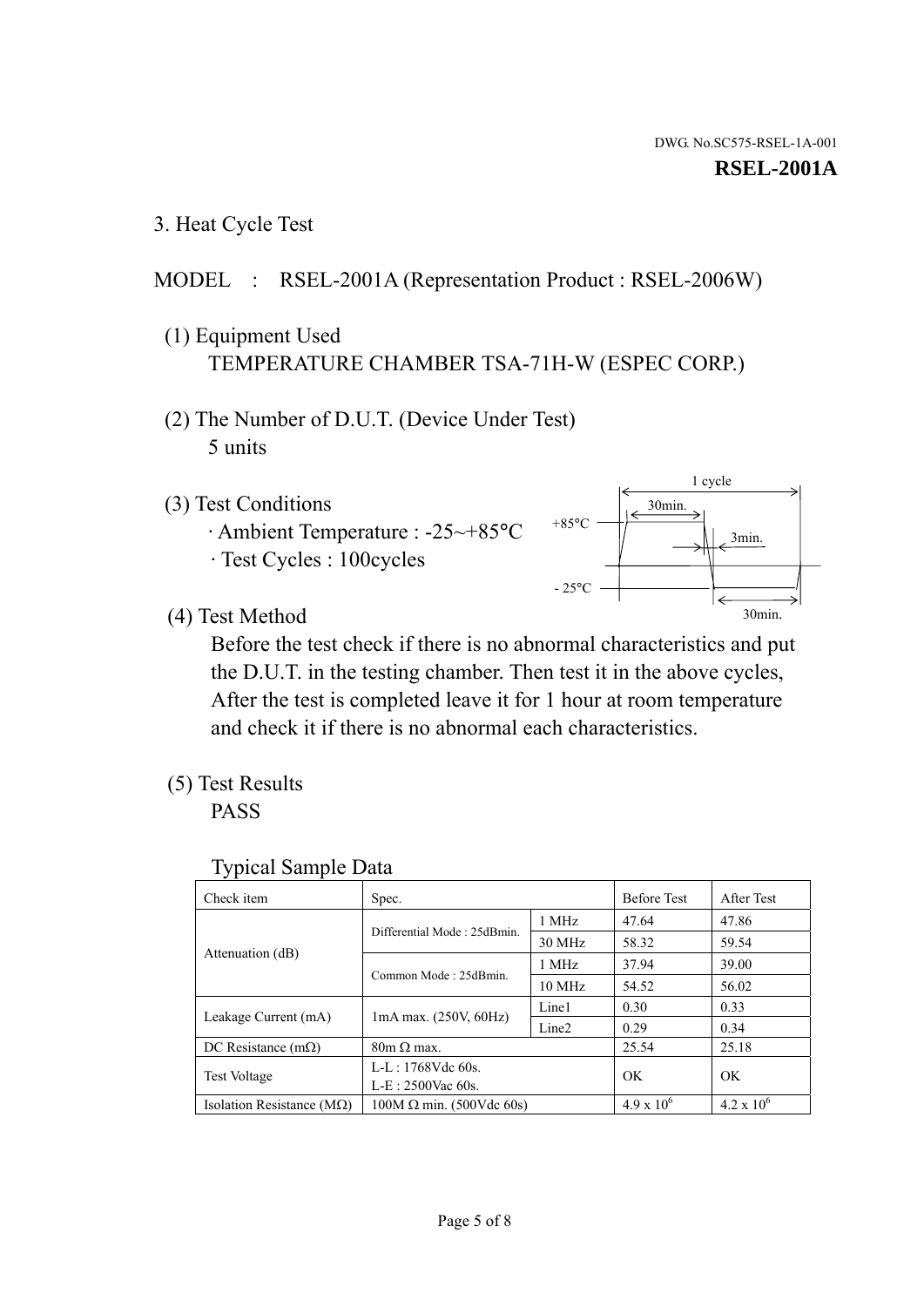4. Humidity Test

# MODEL : RSEL-2001A (Representation Product : RSEL-2006W)

- (1) Equipment Used TEMP. & HUMID. CHAMBER PR-4KT (ESPEC CORP.)
- (2) The Number of D.U.T. (Device Under Test) 5 units

# (3) Test Conditions

- · Ambient Temperature : +40°C
- · Test Time : 500 hours
- · Ambient Humidity : 90~95% RH No Dewdrop

# (4) Test Method

 Before the test check if there is no abnormal characteristics and put the D.U.T. in the testing chamber. Then test it in the above conditions. After the test is completed leave it for 1 hour at room temperature and check it if there is no abnormal each characteristics.

# (5) Test Results

PASS

| ╯┸                                 |                                 |                   |                     |                     |
|------------------------------------|---------------------------------|-------------------|---------------------|---------------------|
| Check item                         | Spec.                           |                   | <b>Before Test</b>  | After Test          |
|                                    | Differential Mode: 25dBmin.     | 1 MHz             | 47.84               | 45.98               |
|                                    |                                 | 30 MHz            | 55.40               | 55.92               |
| Attenuation (dB)                   | Common Mode: 25dBmin.           | 1 MHz             | 37.24               | 37.92               |
|                                    |                                 | 10 MHz            | 53.44               | 54.30               |
| Leakage Current (mA)               | $1mA$ max. $(250V, 60Hz)$       | Line1             | 0.29                | 0.29                |
|                                    |                                 | Line <sub>2</sub> | 0.30                | 0.28                |
| DC Resistance $(m\Omega)$          | $80m \Omega$ max.               |                   | 25.32               | 25.60               |
| <b>Test Voltage</b>                | $L-L: 1768Vdc$ 60s.             |                   | OK                  | OK                  |
|                                    | $L-E: 2500$ Vac 60s.            |                   |                     |                     |
| Isolation Resistance ( $M\Omega$ ) | $100M \Omega$ min. (500Vdc 60s) |                   | $4.3 \times 10^{6}$ | $4.9 \times 10^{6}$ |

#### Typical Sample Data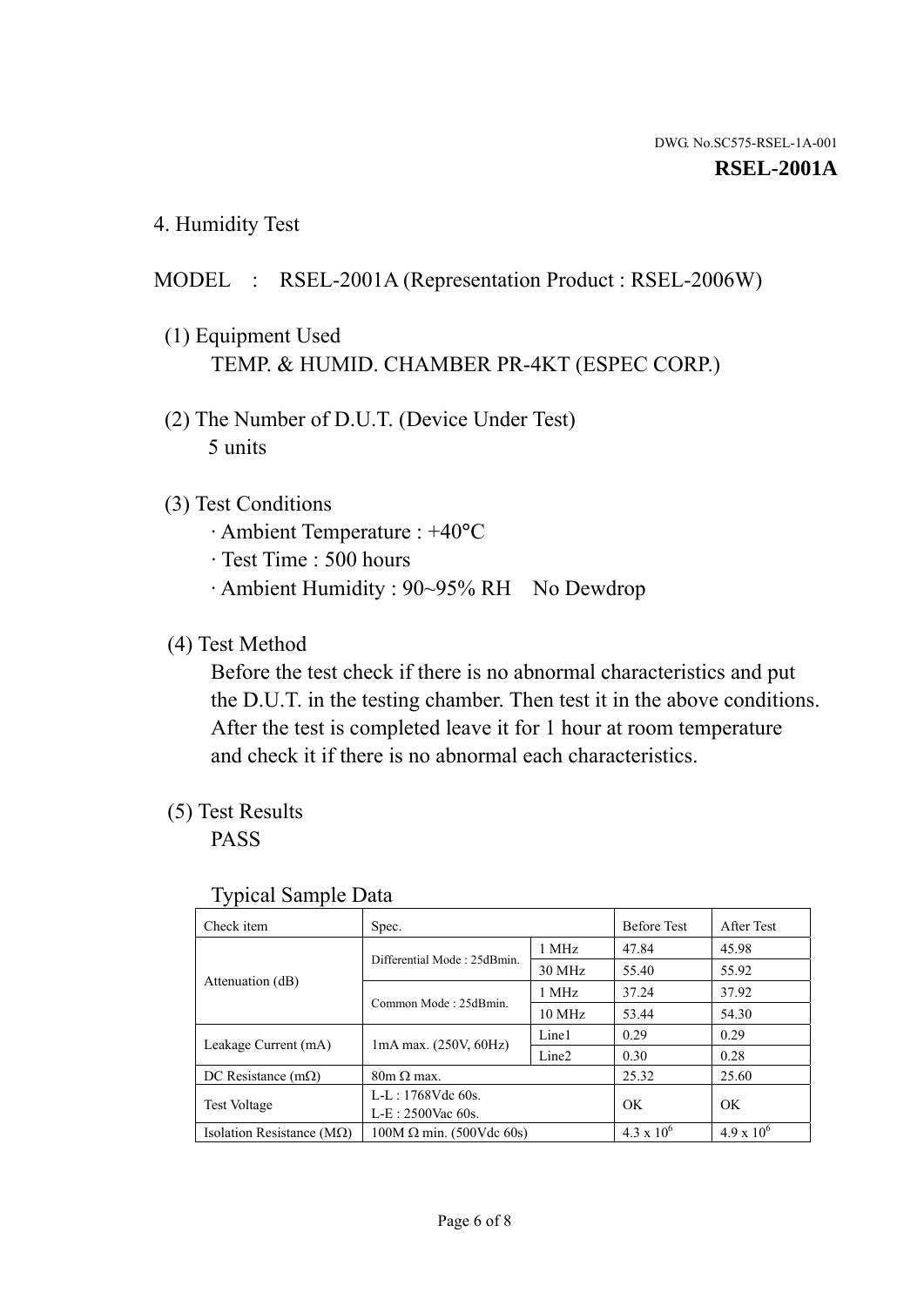5. High Temperature Resistance Test

### MODEL : RSEL-2001A (Representation Product : RSEL-2006W)

- (1) Equipment Used TEMPERATURE CHAMBER PHH-300 ( ESPEC CORP.)
- (2) The Number of D.U.T. (Device Under Test) 5 units
- (3) Test Conditions
	- · Ambient Temperature : +55°C
	- · Test Time : 500 hours
	- · Operating : DC 6A
- (4) Test Method

 Before the test check if there is no abnormal characteristics and put the D.U.T. in the testing chamber. Then test it in the above conditions. After the test is completed leave it for 1 hour at room temperature and check it if there is no abnormal each characteristics.

(5) Test Results

PASS

| ╯┸                                 |                                 |                   |                     |                     |
|------------------------------------|---------------------------------|-------------------|---------------------|---------------------|
| Check item                         | Spec.                           |                   | <b>Before Test</b>  | After Test          |
|                                    | Differential Mode: 25dBmin.     | 1 MHz             | 47.32               | 47.38               |
|                                    |                                 | 30 MHz            | 55.64               | 57.74               |
| Attenuation (dB)                   | Common Mode: 25dBmin.           | 1 MHz             | 37.52               | 38.78               |
|                                    |                                 | 10 MHz            | 54.78               | 56.06               |
| Leakage Current (mA)               | $1mA$ max. $(250V, 60Hz)$       | Line1             | 0.30                | 0.30                |
|                                    |                                 | Line <sub>2</sub> | 0.31                | 0.31                |
| DC Resistance $(m\Omega)$          | $80m \Omega$ max.               |                   | 25.10               | 25.44               |
| <b>Test Voltage</b>                | $L-L: 1768Vdc$ 60s.             |                   | OK                  | OK                  |
|                                    | $L-E: 2500$ Vac 60s.            |                   |                     |                     |
| Isolation Resistance ( $M\Omega$ ) | $100M \Omega$ min. (500Vdc 60s) |                   | $4.4 \times 10^{6}$ | $5.1 \times 10^{6}$ |

#### Typical Sample Data